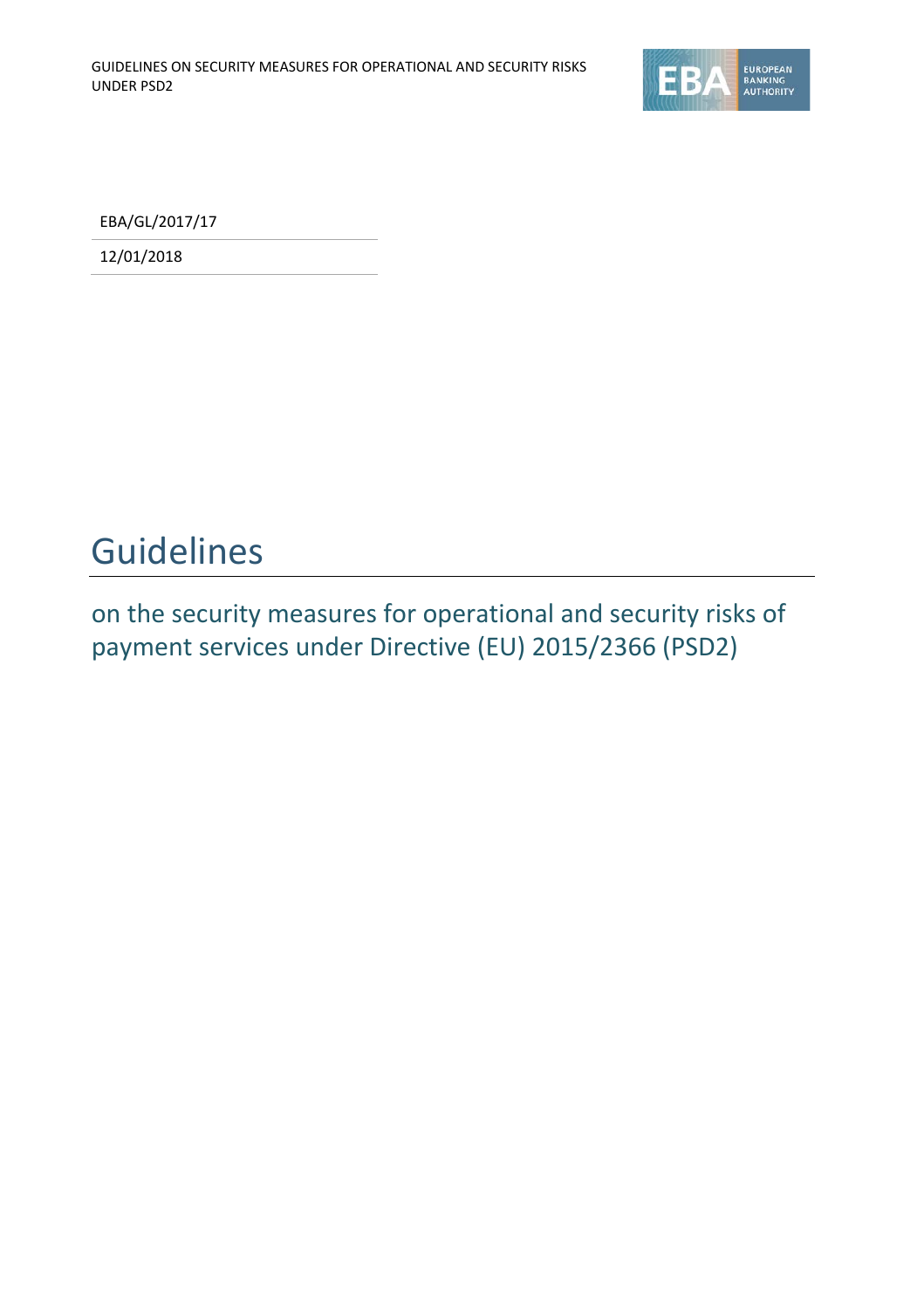

# 1. Compliance and reporting obligations

## Status of these guidelines

- [1](#page-1-0). This document contains Guidelines issued pursuant to Article 16 of Regulation (EU) No 1093/2010.<sup>1</sup> In accordance with Article 16(3) of Regulation (EU) No 1093/2010, CAs and financial institutions must make every effort to comply with the Guidelines.
- 2. Guidelines set out the EBA's view of appropriate supervisory practices within the European System of Financial Supervision or of how Union law should be applied in a particular area. CAs as defined in Article 4(2) of Regulation (EU) No 1093/2010 to which Guidelines apply should comply by incorporating them into their practices as appropriate (e.g. by amending their legal framework or their supervisory processes), including where Guidelines are directed primarily at institutions.

## Reporting requirements

- 3. In accordance with Article 16(3) of Regulation (EU) No 1093/2010, CAs must notify the EBA that they comply or intend to comply with these Guidelines, or otherwise give reasons for non-compliance, by 12.03.2018. In the absence of any notification by this deadline, CAs will be considered by the EBA to be non-compliant. Notifications should be sent by submitting the form available on the EBA website to [compliance@eba.europa.eu](mailto:compliance@eba.europa.eu) with the reference 'EBA/GL/2017/17. Notifications should be submitted by persons with appropriate authority to report compliance on behalf of their CAs. Any change in the status of compliance must also be reported to the EBA.
- 4. Notifications will be published on the EBA website, in line with Article 16(3).

<span id="page-1-0"></span> <sup>1</sup> Regulation (EU) No 1093/2010 of the European Parliament and of the Council of 24 November 2010 establishing a European Supervisory Authority (European Banking Authority), amending Decision No 716/2009/EC and repealing Commission Decision 2009/78/EC (OJ L 331, 15.12.2010, p. 12).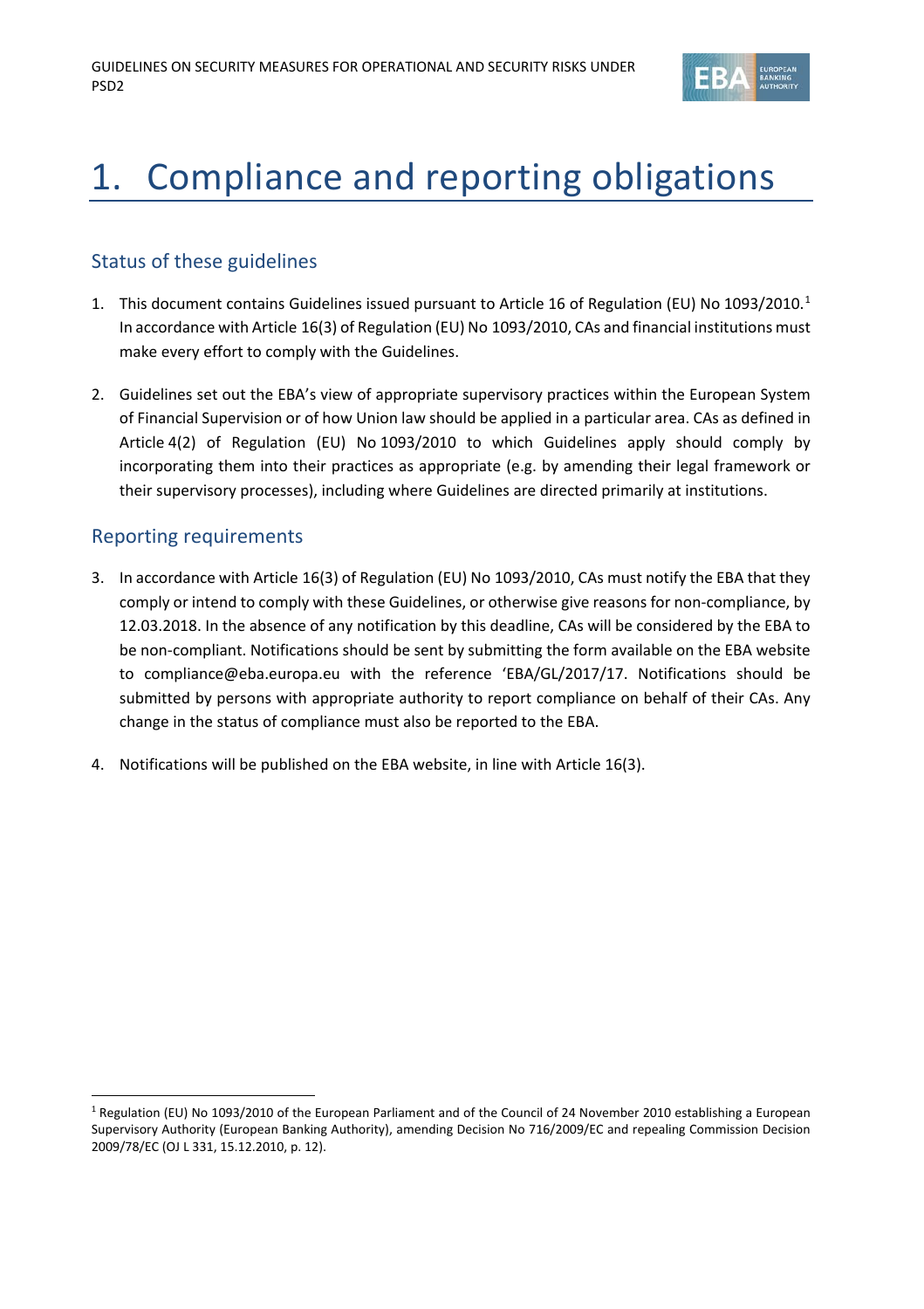

# 2. Subject matter, scope and definitions

## Subject matter and scope

- 5. These Guidelines derive from the mandate given to the EBA in Article 95(3) of Directive (EU) 2015/2366[2](#page-2-0) (PSD2).
- 6. These Guidelines specify requirements for the establishment, implementation and monitoring of the security measures that PSPs must take, in accordance with Article 95(1) of Directive (EU) 2015/2366, to manage the operational and security risks relating to the payment services they provide.

## Addressees

7. These Guidelines are addressed to PSPs as defined in Article 4(11) of Directive (EU) 2015/2366 and as referred to in the definition of 'financial institutions' in Article 4(1) of Regulation (EU) 1093/2010 and to CAs as defined in point (i) of Article 4(2) of that Regulation by reference to the repealed Directive 2007/64/EC<sup>[3](#page-2-1)</sup> (currently Directive (EU) 2015/2366<sup>[4](#page-2-2)</sup>).

## Definitions

8. Unless otherwise specified, terms used and defined in Directive (EU) 2015/2366 have the same meaning in these Guidelines. In addition, for the purposes of these Guidelines, the following definitions apply:

| Management body | - For PSPs that are credit institutions, this term has the same<br>meaning of the definition in point (7) of Article 3(1) of<br>Directive 2013/36/EU <sup>5</sup> ;<br>- For PSPs that are payment institutions or electronic money<br>institutions, this term means directors or persons<br>responsible for the management of the PSP and, where |
|-----------------|---------------------------------------------------------------------------------------------------------------------------------------------------------------------------------------------------------------------------------------------------------------------------------------------------------------------------------------------------|
|                 |                                                                                                                                                                                                                                                                                                                                                   |

<span id="page-2-0"></span><sup>&</sup>lt;sup>2</sup> Directive (EU) 2015/2366 of the European Parliament and of the Council of 25 November 2015 on payment services in the internal market, amending Directives 2002/65/EC, 2009/110/EC and 2013/36/EU and Regulation (EU) No 1093/2010, and repealing Directive 2007/64/EC (OJ L 337, 23.12.2015, p. 35).

<span id="page-2-1"></span><sup>&</sup>lt;sup>3</sup> Directive 2007/64/EC of the European Parliament and of the Council of 13 November 2007 on payment services in the internal market amending Directives 97/7/EC, 2002/65/EC, 2005/60/EC and 2006/48/EC and repealing Directive 97/5/EC (OJ L 319, 5.12.2007, p. 1).

<span id="page-2-2"></span><sup>4</sup> In accordance with the second subparagraph of Article 114 of Directive (EU) 2015/2366, any reference to the repealed Directive 2007/64/EC shall be construed as a reference to Directive (EU) 2015/2366 and shall be read in accordance with the correlation table in Annex II to Directive (EU) 2015/2366.

<span id="page-2-3"></span><sup>5</sup> Directive 2013/36/EU of the European Parliament and of the Council on access to the activity of credit institutions and the prudential supervision of credit institutions and investment firms, amending Directive 2002/87/EC and repealing Directives 2006/48/EC and 2006/49/EC (OJ L 176, 27.6.2013, p. 338).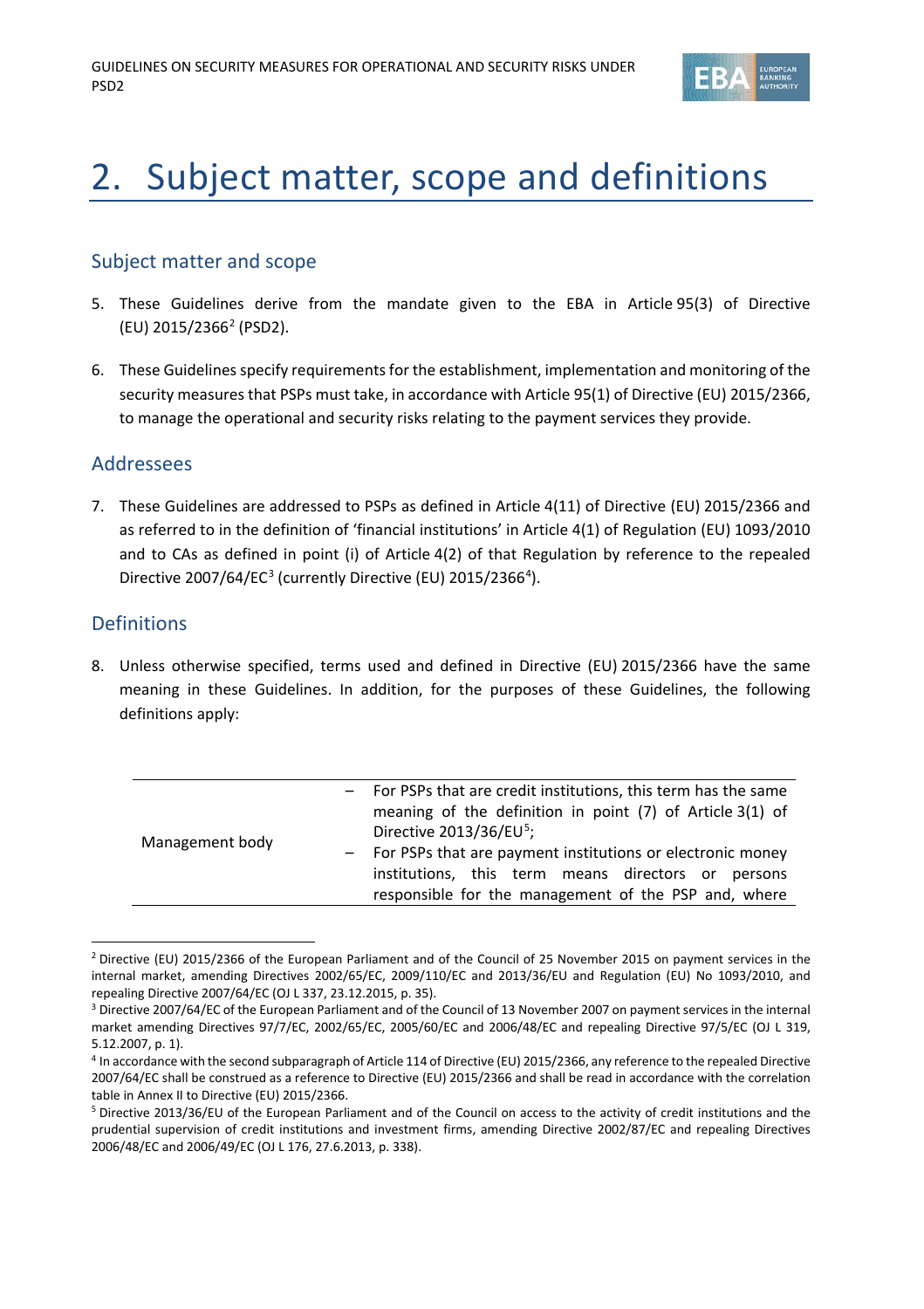

|                                     | relevant, persons responsible for the management of the<br>payment services activities of the PSP;<br>For PSPs referred to in points (c), (e) and (f) of Article 1(1) of<br>Directive (EU) 2015/2366, this term has the meaning<br>conferred on it by the applicable EU or national law.                                                                                                                                                                                                                                                                                                                                                         |  |
|-------------------------------------|--------------------------------------------------------------------------------------------------------------------------------------------------------------------------------------------------------------------------------------------------------------------------------------------------------------------------------------------------------------------------------------------------------------------------------------------------------------------------------------------------------------------------------------------------------------------------------------------------------------------------------------------------|--|
| Operational or<br>security incident | A singular event or a series of linked events unplanned by the<br>PSP which has or will probably have an adverse impact on the<br>integrity, availability, confidentiality, authenticity and/or<br>continuity of payment-related services.                                                                                                                                                                                                                                                                                                                                                                                                       |  |
| Senior management                   | (a) For PSPs that are credit institutions, this term has the same<br>meaning of the definition in point (9) of Article 3(1) of<br>Directive 2013/36/EU;<br>(b) For PSPs that are payment institutions and electronic money<br>institutions, this term means natural persons who exercise<br>executive functions within an institution and who are<br>responsible, and accountable to the management body, for<br>the day-to-day management of the PSP;<br>(c) For PSPs referred to in points (c), (e) and (f) of Article 1(1) of<br>Directive (EU) 2015/2366, this term has the meaning<br>conferred on it by the applicable EU or national law. |  |
| Security risk                       | The risk resulting from inadequate or failed internal processes<br>or external events that have or may have an adverse impact on<br>the availability, integrity, confidentiality of information and<br>communication technology (ICT) systems and/or information<br>used for the provision of payment services. This includes risk<br>from cyber-attacks or inadequate physical security.                                                                                                                                                                                                                                                        |  |
| Risk appetite                       | The aggregate level and types of risk an institution is willing to<br>assume within its risk capacity, in line with its business model,<br>to achieve its strategic objectives.                                                                                                                                                                                                                                                                                                                                                                                                                                                                  |  |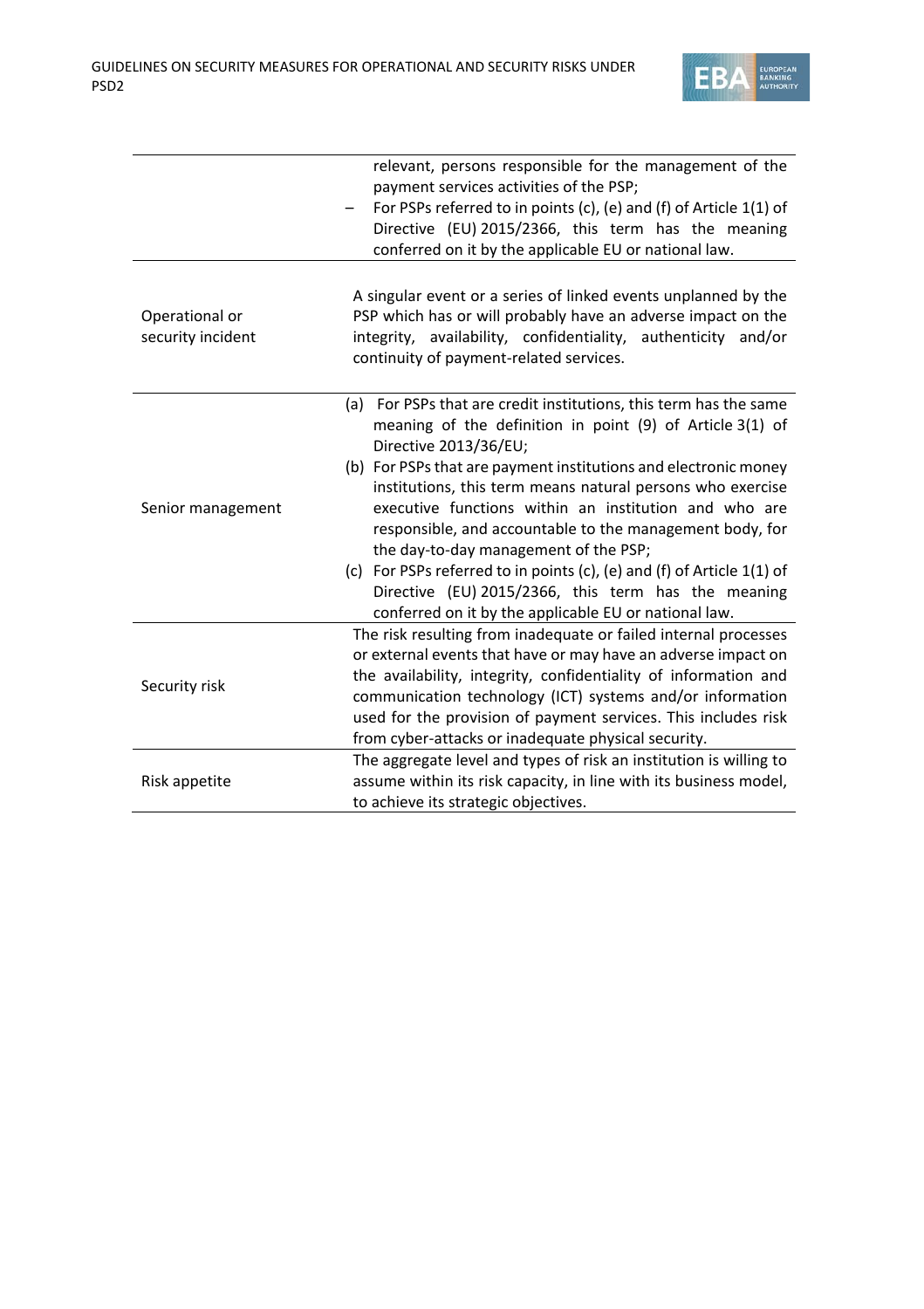

# 3. Implementation

## Date of application

9. These Guidelines apply from 13 January 2018.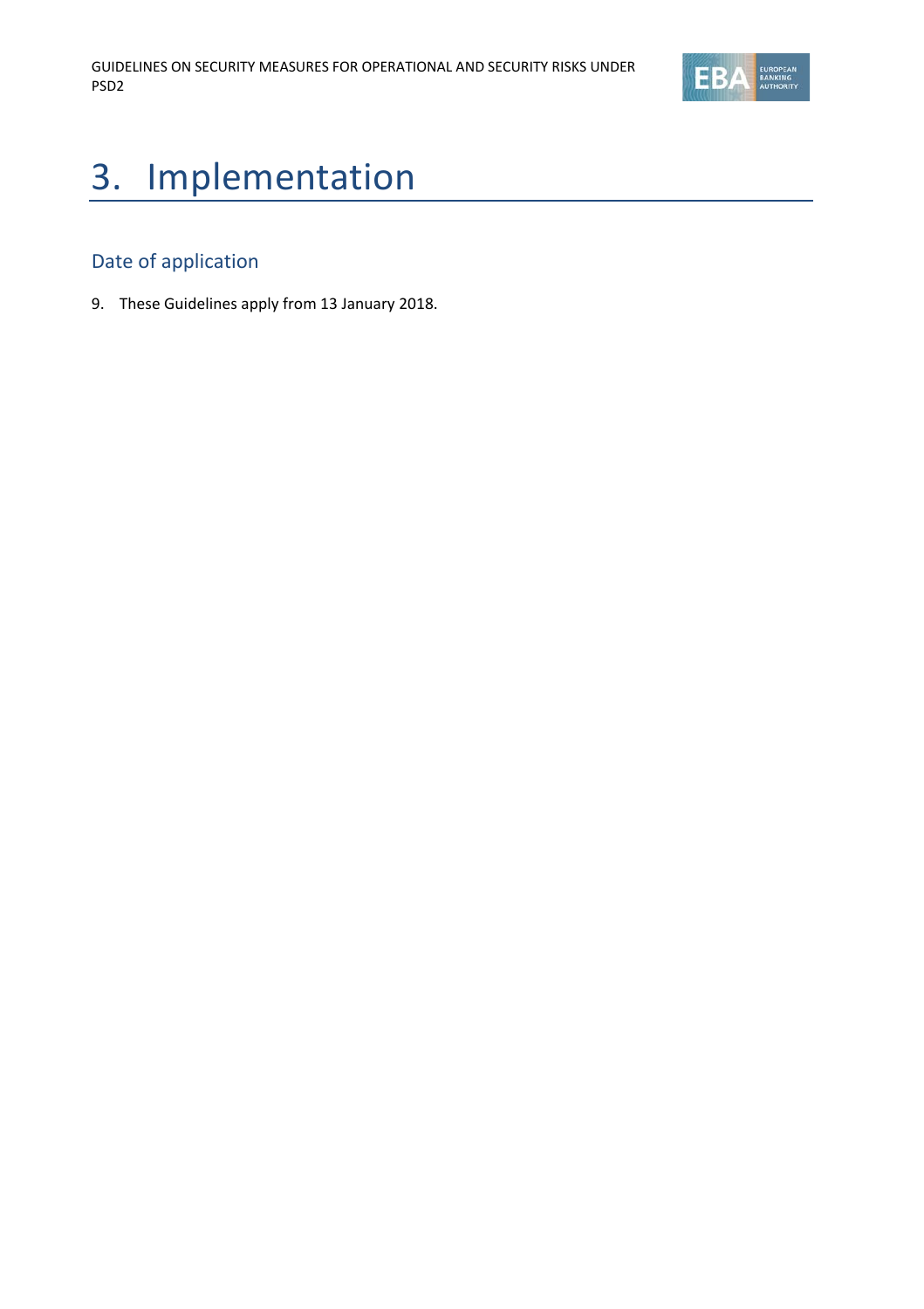

## 4. Guidelines

## Guideline 1: General principle

1.1 All PSPs should comply with all the provisions set out in these Guidelines. The level of detail should be proportionate to the PSP's size and to the nature, scope, complexity and riskiness of the particular services that the PSP provides or intends to provide.

## Guideline 2: Governance

### Operational and security risk management framework

- 2.1 PSPsshould establish an effective operational and security risk management framework (hereafter 'risk management framework'), which should be approved and reviewed, at least once a year, by the management body and, where relevant, by the senior management. This framework should focus on security measures to mitigate operational and security risks and should be fully integrated into the PSP's overall risk management processes.
- 2.2 The risk management framework should:
	- a) include a comprehensive security policy document as referred to in Article 5(1)(j) of Directive (EU) 2015/2366;
	- b) be consistent with the risk appetite of the PSP;
	- c) define and assign key roles and responsibilities as well as the relevant reporting lines required to enforce the security measures and to manage security and operational risks;
	- d) establish the necessary procedures and systems to identify, measure, monitor and manage the range of risks stemming from the payment-related activities of the PSP and to which the PSP is exposed, including business continuity arrangements.
- 2.3 PSPs should ensure that the risk management framework is properly documented, and updated with documented 'lessons learned' during its implementation and monitoring.
- 2.4 PSPs should ensure that before a major change of infrastructure, processes or procedures and after each major operational or security incident affecting the security of the payment services they provide, they review whether or not changes or improvements to the risk management framework are needed without undue delay.

#### Risk management and control models

2.5 PSPs should establish three effective lines of defence, or an equivalent internal risk management and control model, to identify and manage operational and security risks. PSPs should ensure that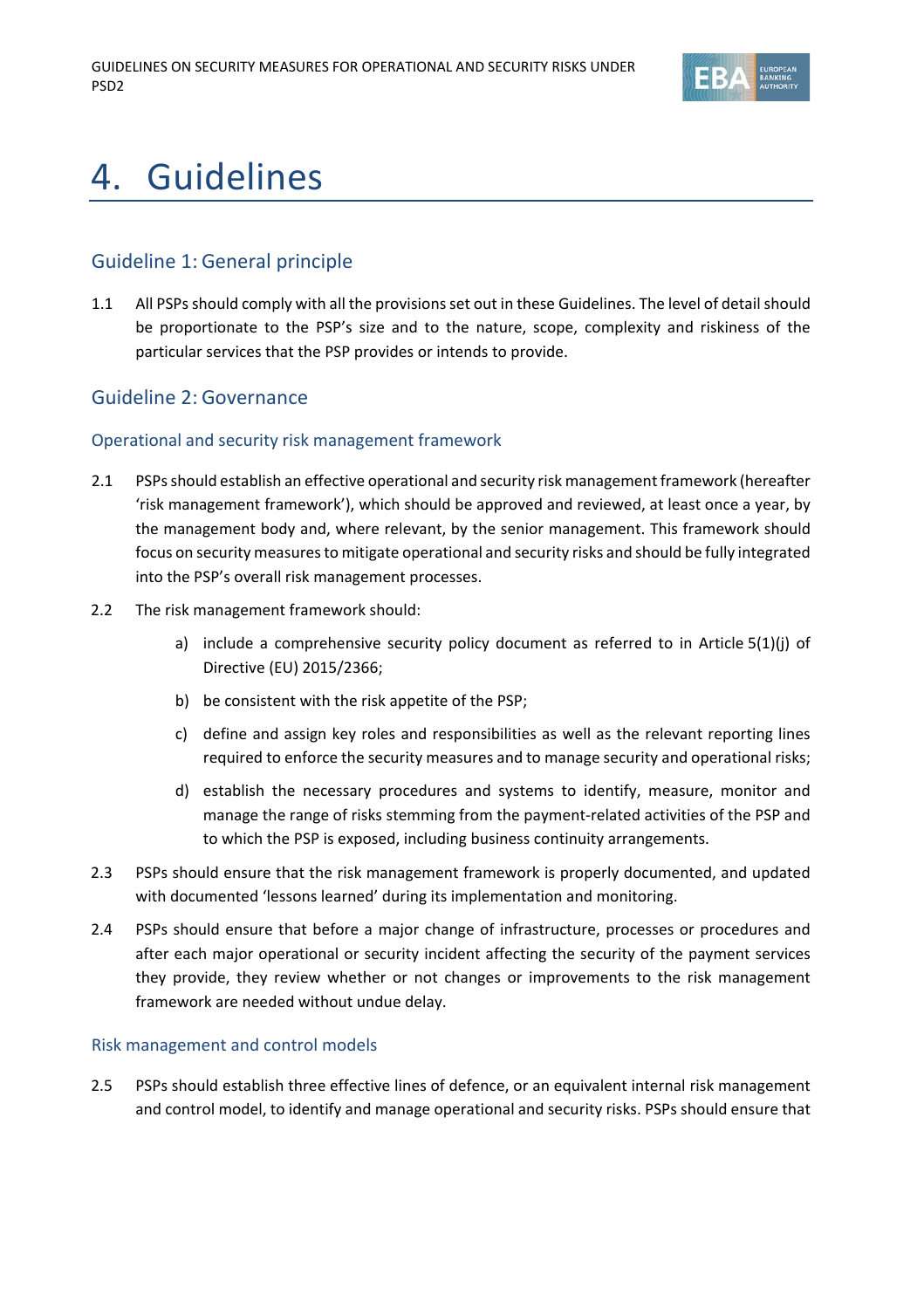

the aforementioned internal control model has sufficient authority, independence, resources and direct reporting lines to the management body and, where relevant, to the senior management.

2.6 The security measures set out in these Guidelines should be audited by auditors with expertise in IT security and payments and operationally independent within or from the PSP. The frequency and focus of such audits should take the corresponding security risks into consideration.

#### **Outsourcing**

- 2.7 PSPs should ensure the effectiveness of the security measures set out in these Guidelines when operational functions of payment services, including IT systems, are outsourced.
- 2.8 PSPs should ensure that appropriate and proportionate security objectives, measures and performance targets are built into contracts and service-level agreements with the providers to whom they have outsourced such functions. PSPs should monitor and seek assurance on the level of compliance of these providers with the security objectives, measures and performance targets.

## Guideline 3: Risk assessment

#### Identification of functions, processes and assets

- 3.1 PSPs should identify, establish and regularly update an inventory of their business functions, key roles and supporting processes in order to map the importance of each function, role and supporting processes, and their interdependencies related to operational and security risks.
- 3.2 PSPs should identify, establish and regularly update an inventory of the information assets, such as ICT systems, their configurations, other infrastructures and also the interconnections with other internal and external systems in order to be able to manage the assets that support their critical business functions and processes.

#### Classification of functions, processes and assets

3.3 PSPs should classify the identified business functions, supporting processes and information assets in terms of criticality.

#### Risk assessments of functions, processes and assets

3.4 PSPsshould ensure that they continuously monitor threats and vulnerabilities and regularly review the risk scenarios impacting their business functions, critical processes and information assets. As part of the obligation to conduct and provide CAs with an updated and comprehensive risk assessment of the operational and security risks relating to the payment services they provide and on the adequacy of the mitigating measures and control mechanisms implemented in response to those risks, as laid down in Article 95(2) of Directive (EU) 2015/2366, PSPs should carry out and document risk assessments, at least annually or at shorter intervals as determined by the CA, of the functions, processes and information assets they have identified and classified in order to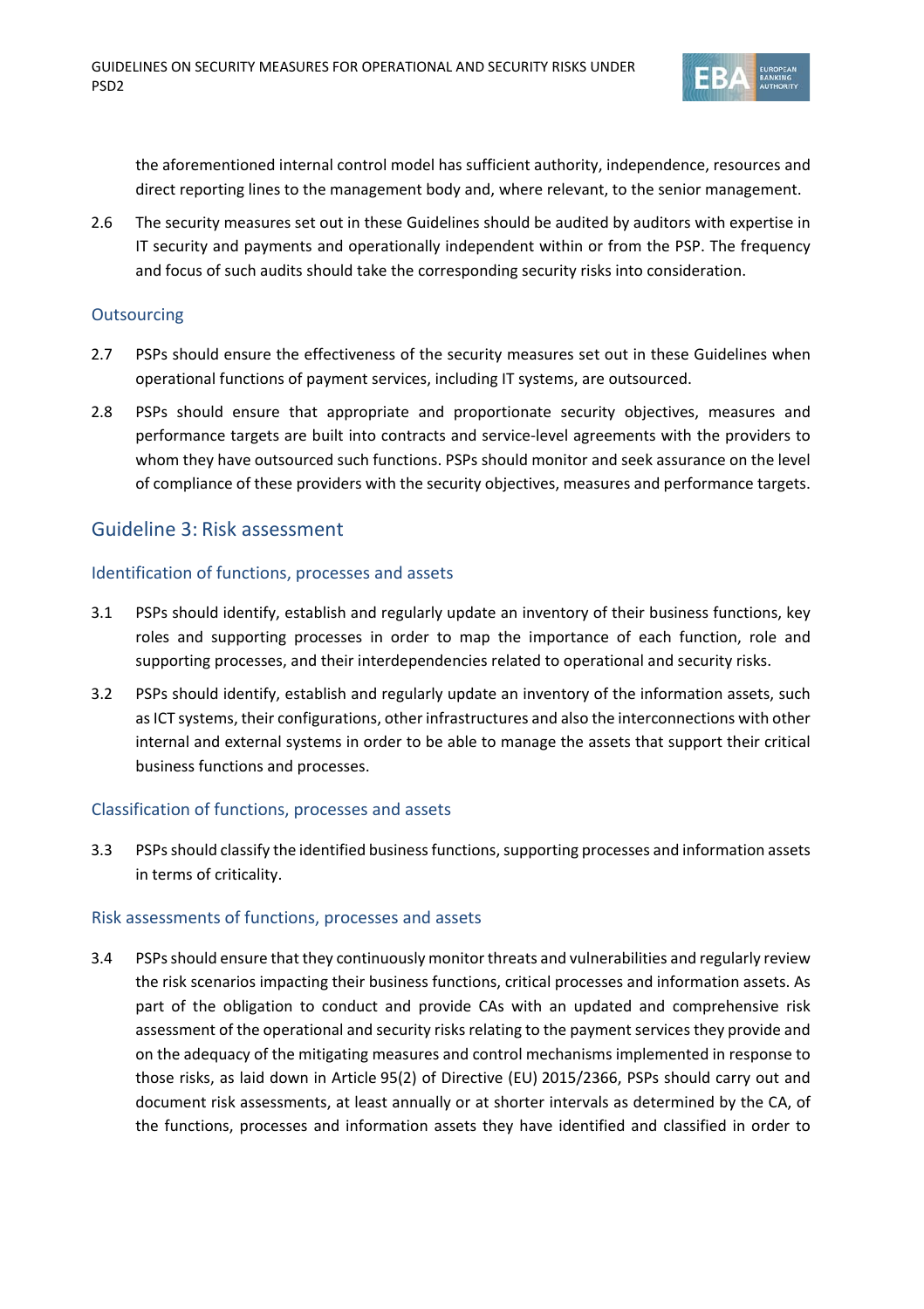

identify and assess key operational and security risks. Such risk assessments should also be done before any major change of infrastructure, process or procedures affecting the security of payment services occurs.

3.5 On the basis of the risk assessments, PSPs should determine whether and to what extent changes are necessary to the existing security measures, the technologies used and the procedures or payment services offered. PSPs should take into account the time required to implement the changes and the time to take appropriate interim security measures to minimise operational or security incidents, fraud and potential disruptive effects in the provision of payment services.

## Guideline 4: Protection

- 4.1 PSPs should establish and implement preventive security measures against identified operational and security risks. These measures should ensure an adequate level of security in accordance with the risks identified.
- 4.2 PSPs should establish and implement a 'defence-in-depth' approach by instituting multi-layered controls covering people, processes and technology, with each layer serving as a safety net for preceding layers. Defence-in-depth should be understood as having defined more than one control covering the same risk, such as the four-eyes principle, two-factor authentication, network segmentation and multiple firewalls.
- 4.3 PSPsshould ensure the confidentiality, integrity and availability of their critical logical and physical assets, resources and sensitive payment data of their PSUs whether at rest, in transit or in use. If the data include personal data, such measures should be implemented in compliance with Regulation (EU) 201[6](#page-7-0)/6[7](#page-7-1)9<sup>6</sup> or, if applicable, Regulation (EC) 45/2001.<sup>7</sup>
- 4.4 On an on-going basis, PSPs should determine whether changes in the existing operational environment influence the existing security measures or require the adoption of further measures to mitigate the risk involved. These changes should be part of the PSP's formal change management process, which should ensure that changes are properly planned, tested, documented and authorised. On the basis of the security threats observed and the changes made, testing should be performed to incorporate scenarios of relevant and known potential attacks.
- 4.5 In designing, developing and providing payment services, PSPs should ensure that segregation of duties and 'least privilege' principles are applied. PSPs should pay special attention to the segregation of IT environments, in particular to the development, testing and production environments.

<span id="page-7-0"></span> <sup>6</sup> Regulation (EU) of the European Parliament and of the Council of 27 April 2016 on the protection of natural persons with regards to the processing of personal data and on the free movement of such data, and repealing Directive 95/46/EC (General Data Protection Regulation) (OJ L 119, 4.5.2016, p. 1).

<span id="page-7-1"></span><sup>7</sup> Regulation (EC) No 45/2001 of the European Parliament and of the Council of 18 December 2000 on the protection of individuals with regard to the processing of personal data by the Community institutions and bodies and on the free movement of such data (OJ L 8, 12.1.2001, p. 1).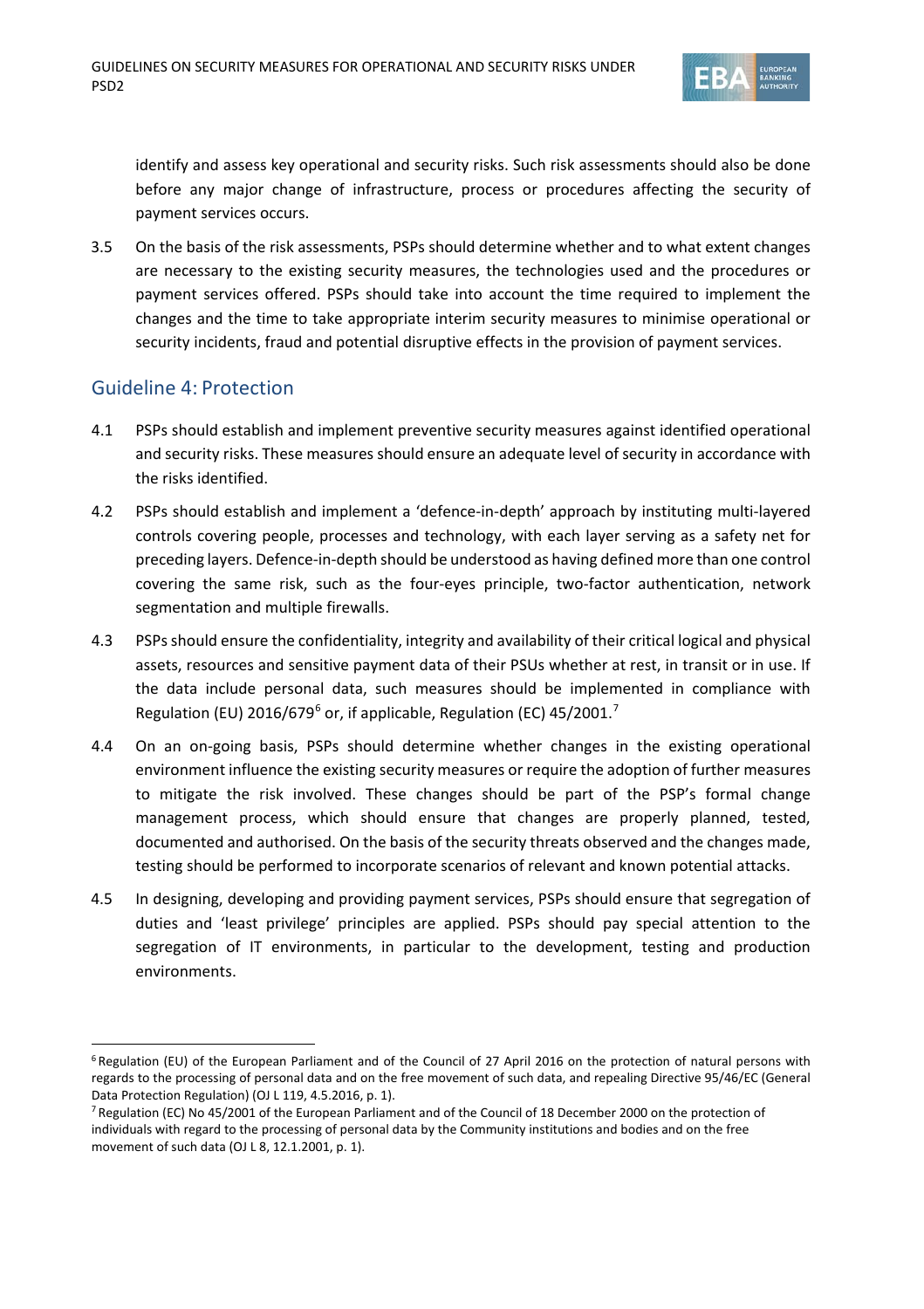

### Data and systems integrity and confidentiality

- 4.6 In designing, developing and providing payment services, PSPs should ensure that the collection, routing, processing, storing and/or archiving and visualisation of sensitive payment data of the PSU is adequate, relevant and limited to what is necessary for the provision of its payment services.
- 4.7 PSPs should regularly check that the software used for the provision of payment services, including the users' payment-related software, is up to date and that critical security patches are deployed. PSPs should ensure that integrity-checking mechanisms are in place in order to verify the integrity of software, firmware and information on their payment services.

### Physical security

4.8 PSPs should have appropriate physical security measures in place, in particular to protect the sensitive payment data of the PSUs as well as the ICT systems used to provide payment services.

#### Access control

- 4.9 Physical and logical access to ICT systems should be permitted only for authorised individuals. Authorisation should be assigned in accordance with the staff's tasks and responsibilities, limited to individuals who are appropriately trained and monitored. PSPs should institute controls that reliably restrict such access to ICT systems to those with a legitimate business requirement. Electronic access by applications to data and systems should be limited to the minimum that is required to provide the relevant service.
- 4.10 PSPs should institute strong controls over privileged system access by strictly limiting and closely supervising staff with elevated system access entitlements. Controls such as roles-based access, logging and reviewing of the systems activities of privileged users, strong authentication and monitoring for anomalies should be implemented. PSPs should manage access rights to information assets and their supporting systems on a 'need-to-know' basis. Access rights should be periodically reviewed.
- 4.11 Access logs should be retained for a period commensurate with the criticality of the identified business functions, supporting processes and information assets, in accordance with GL 3.1 and GL 3.2, without prejudice to the retention requirements set out in EU and national law. PSPs should use this information to facilitate identification and investigation of anomalous activities that have been detected in the provision of payment services.
- 4.12 In order to ensure secure communication and reduce risk, remote administrative access to critical ICT components should be granted only on a need-to-know basis and when strong authentication solutions are used.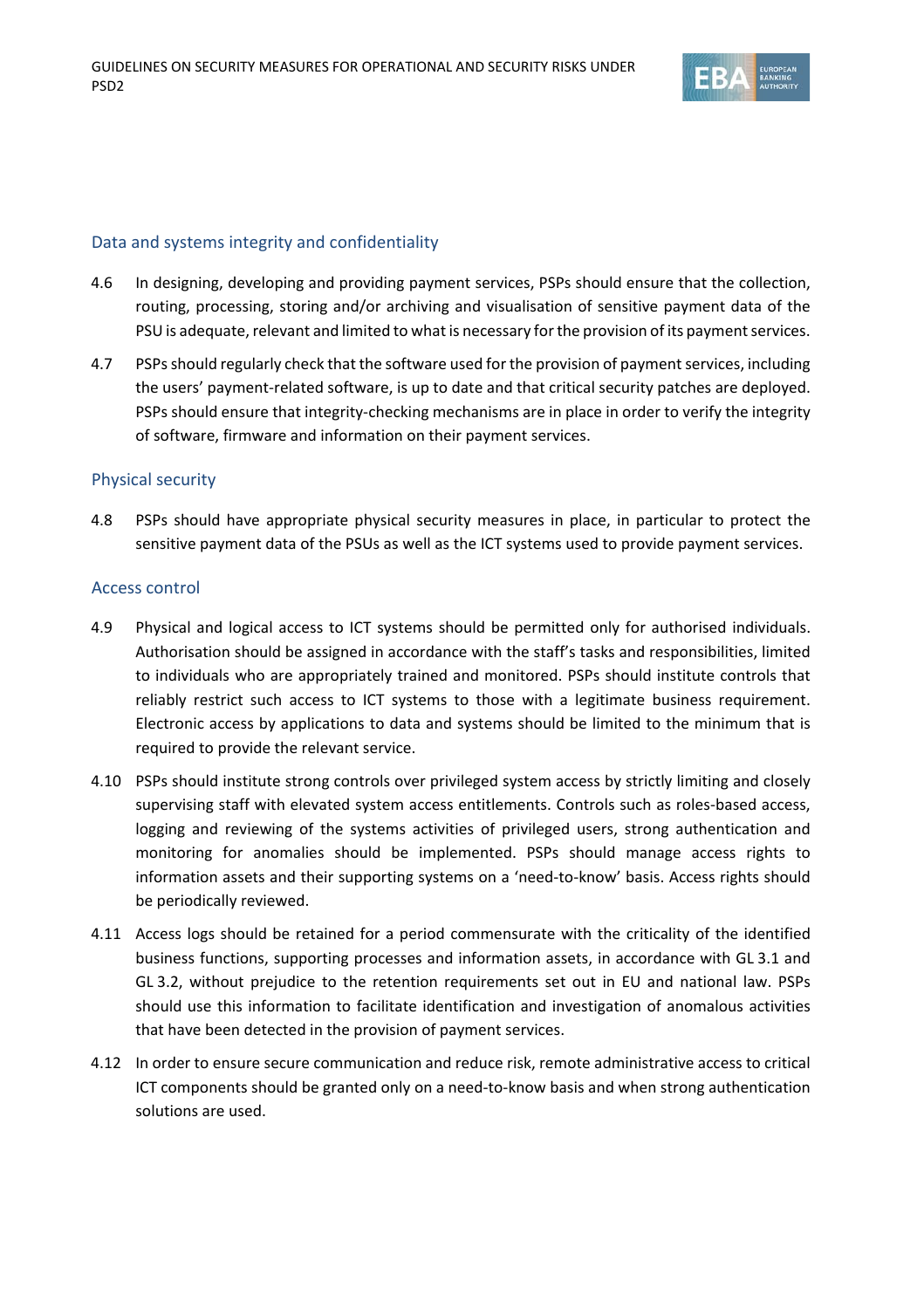

4.13 The operation of products, tools and procedures related to access control processes should protect the access control processes from being compromised or circumvented. This includes enrolment, delivery, revocation and withdrawal of corresponding products, tools and procedures.

## Guideline 5: Detection

#### Continuous monitoring and detection

- 5.1 PSPs should establish and implement processes and capabilities to continuously monitor business functions, supporting processes and information assets in order to detect anomalous activities in the provision of payment services. As part of this continuous monitoring, PSPs should have in place appropriate and effective capabilities for detecting physical or logical intrusion as well as breaches of confidentiality, integrity and availability of the information assets used in the provision of payment services.
- 5.2 The continuous monitoring and detection processes should cover:
	- a) relevant internal and external factors, including business and ICT administrative functions;
	- b) transactions in order to detect misuse of access by service providers or other entities; and
	- c) potential internal and external threats.
- 5.3 PSPs should implement detective measures to identify possible information leakages, malicious code and other security threats, and publicly known vulnerabilities for software and hardware, and check for corresponding new security updates.

### Monitoring and reporting of operational or security incidents

- 5.4 PSPs should determine appropriate criteria and thresholds for classifying an event as an operational or security incident, as set out in the 'Definitions' section of these Guidelines, as well as early warning indicators that should serve as an alert for the PSP to enable early detection of operational or security incidents.
- 5.5 PSPsshould establish appropriate processes and organisational structures to ensure the consistent and integrated monitoring, handling and follow-up of operational or security incidents.
- 5.6 PSPs should establish a procedure for reporting such operational or security incidents as well as security-related customer complaints to its senior management.

## Guideline 6: Business continuity

- 6.1 PSPs should establish sound business continuity management to maximise their ability to provide payment services on an on-going basis and to limit losses in the event of severe business disruption.
- 6.2 In order to establish sound business continuity management, PSPs should carefully analyse their exposure to severe business disruptions and assess, quantitatively and qualitatively, their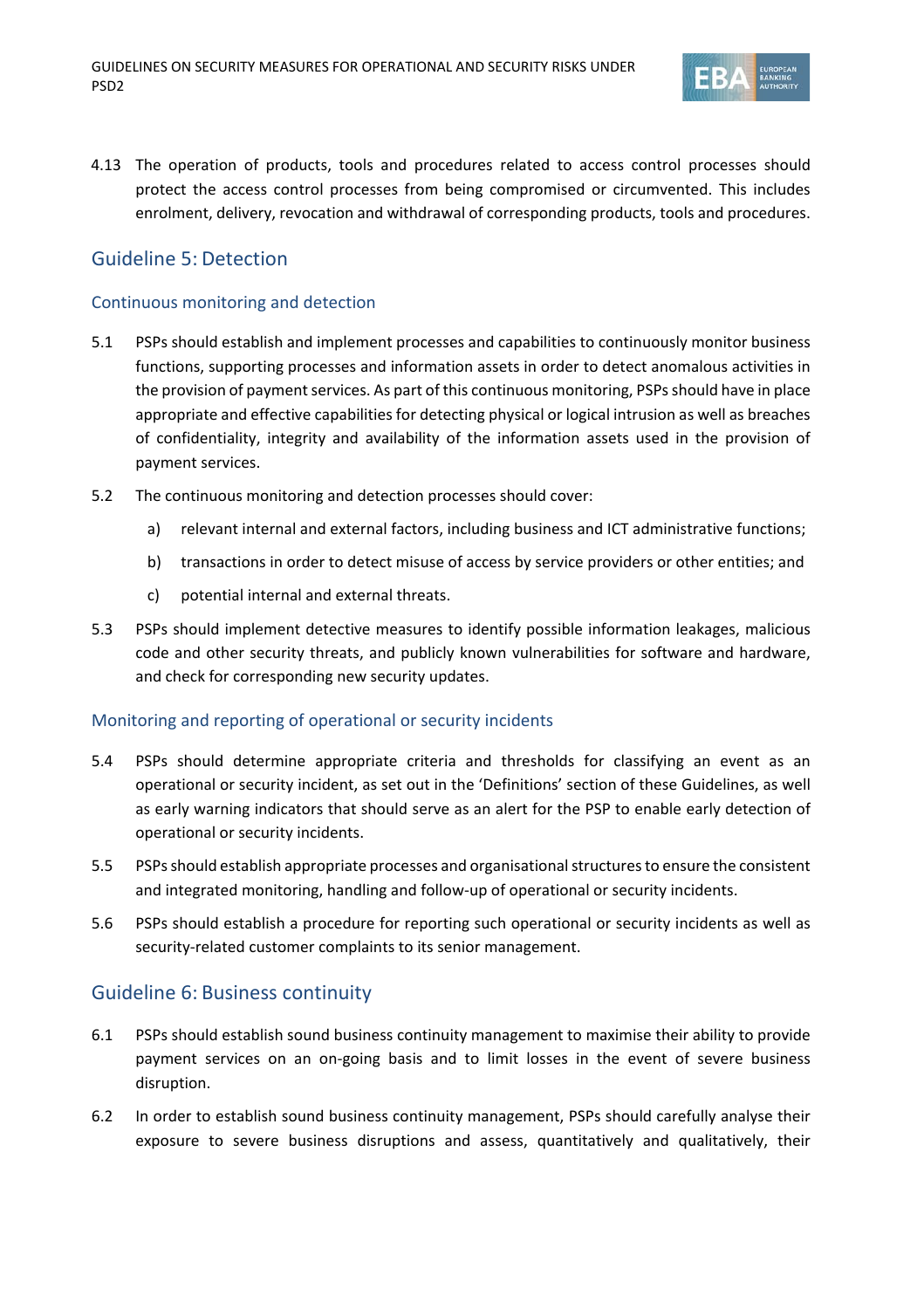

potential impact, using internal and/or external data and scenario analysis. On the basis of the identified and classified critical functions, processes, systems, transactions and interdependencies in accordance with GL 3.1 to GL 3.3, PSPs should prioritise business continuity actions using a riskbased approach, which can be based on the risk assessments carried out under GL 3. Depending on the business model of the PSP, this may, for example, facilitate the further processing of critical transactions while remediation efforts continue.

- 6.3 On the basis of the analysis carried out under GL 6.2, a PSP should put in place:
	- a) BCPs to ensure that it can react appropriately to emergencies and is able to maintain its critical business activities; and
	- b) mitigation measures to be adopted in the event of termination of its payment services and termination of existing contracts, to avoid adverse effects on payment systems and on PSUs and to ensure execution of pending payment transactions.

### Scenario-based business continuity planning

- 6.4 The PSP should consider a range of different scenarios, including extreme but plausible ones, to which it might be exposed, and assess the potential impact such scenarios might have.
- 6.5 Based on the analysis carried out under GL 6.2 and plausible scenarios identified under GL 6.4, the PSP should develop response and recovery plans, which should:
	- a) focus on the impact on the operation of critical functions, processes, systems, transactions and interdependencies;
	- b) be documented and made available to the business and support units and readily accessible in case of emergency; and
	- c) be updated in line with lessons learned from the tests, new risks identified and threats and changed recovery objectives and priorities.

### Testing of business continuity plans

- 6.6 PSPs should test their BCPs, and ensure that the operation of their critical functions, processes, systems, transactions and interdependencies are tested at least annually. The plans should support objectives to protect and, if necessary, re-establish the integrity and availability of their operations, and the confidentiality of their information assets.
- 6.7 Plans should be updated at least annually, based on testing results, current threat intelligence, information-sharing and lessons learned from previous events, and changing recovery objectives, as well as analysis of operationally and technically plausible scenarios that have not yet occurred, and, if relevant, after changes in systems and processes. PSPs should consult and coordinate with relevant internal and external stakeholders during the establishment of their BCPs.
- 6.8 PSPs' testing of their BCPs should: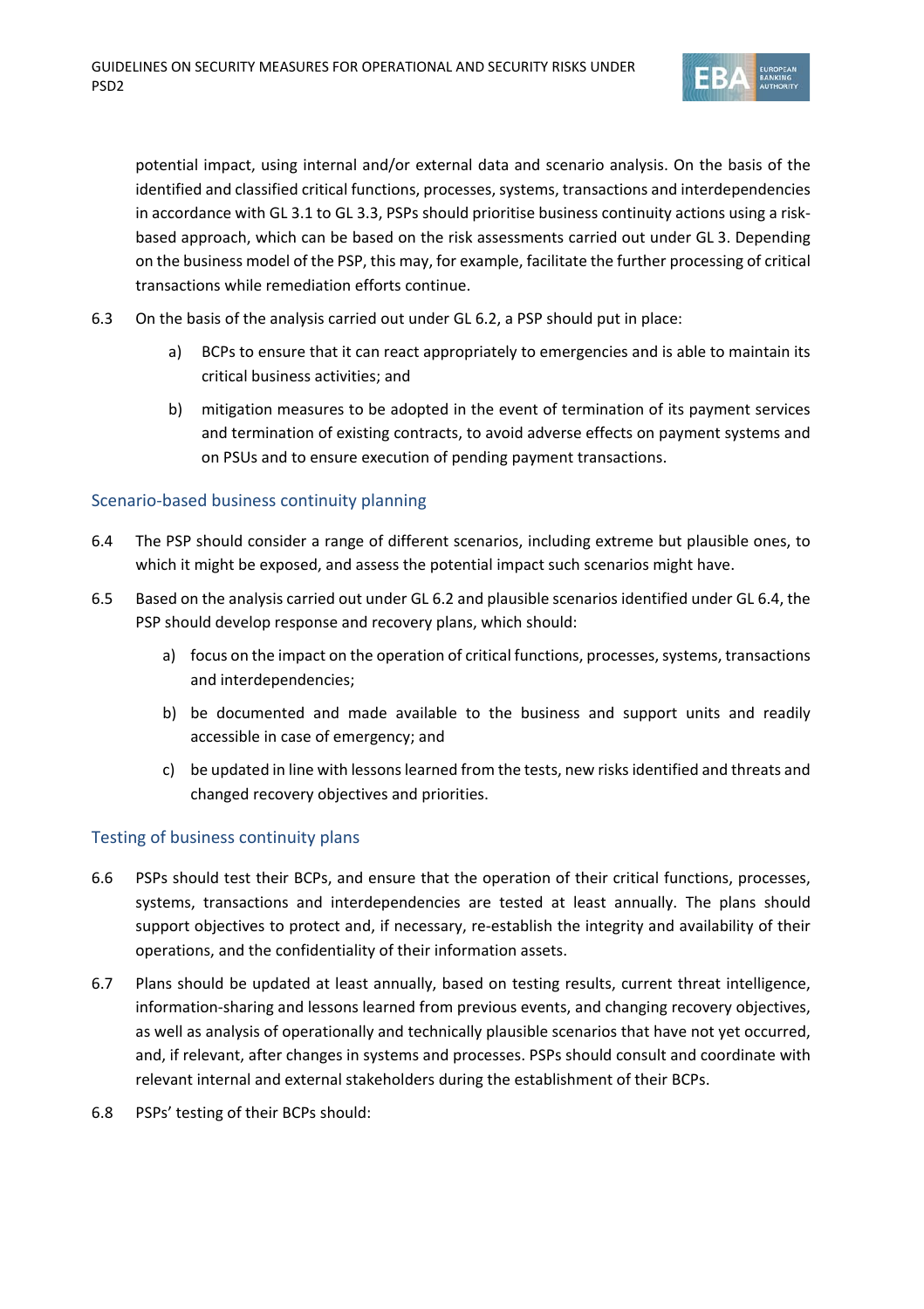

- a) include an adequate set of scenarios, as referred to in GL 6.4;
- b) be designed to challenge the assumptions on which BCPs rest, including governance arrangements and crisis communication plans; and
- c) include procedures to verify the ability of their staff and processes to respond adequately to the scenarios above.
- 6.9 PSPs should periodically monitor the effectiveness of their BCPs, and document and analyse any challenges or failures resulting from the tests.

### Crisis communication

6.10 In the event of a disruption or emergency, and during the implementation of the BCPs, PSPs should ensure that they have effective crisis communication measures in place so that all relevant internal and external stakeholders, including external service providers, are informed in a timely and appropriate manner.

## Guideline 7: Testing of security measures

- 7.1 PSPs should establish and implement a testing framework that validates the robustness and effectiveness of the security measures and ensure that the testing framework is adapted to consider new threats and vulnerabilities, identified through risk-monitoring activities.
- 7.2 PSPs should ensure that tests are conducted in the event of changes to infrastructure, processes or procedures and if changes are made as a consequence of major operational or security incidents.
- 7.3 The testing framework should also encompass the security measures relevant to (i) payment terminals and devices used for the provision of payment services, (ii) payment terminals and devices used for authenticating the PSU and (iii) devices and software provided by the PSP to the PSU to generate/receive an authentication code.
- 7.4 The testing framework should ensure that tests:
	- a) are performed as part of the PSP's formal change management process to ensure their robustness and effectiveness;
	- b) are carried out by independent testers who have sufficient knowledge, skills and expertise in testing security measures of payment services and are not involved in the development of the security measures for the corresponding payment services or systems that are to be tested, at least for final tests before putting security measures into operation; and
	- c) include vulnerability scans and penetration tests adequate to the level of risk identified with the payment services.
- 7.5 PSPs should perform on-going and repeated tests of the security measures for their payment services. For systems that are critical for the provision of their payment services (as described in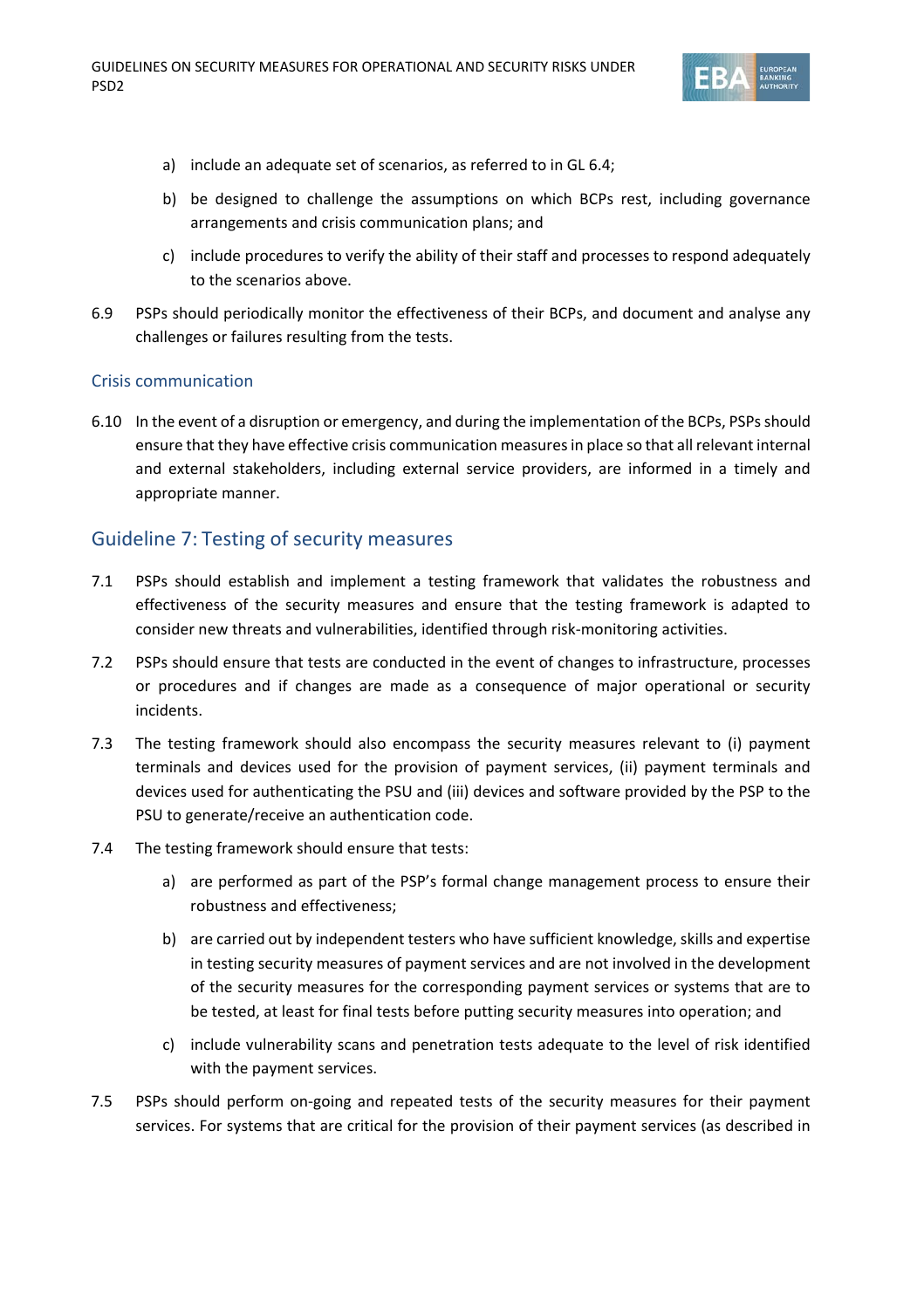

GL 3.2), these tests shall be performed at least on an annual basis. Non-critical systems should be tested regularly on a risk-based approach, but at least every three years.

7.6 PSPs should monitor and evaluate the results of the tests conducted, and update their security measures accordingly and without undue delay in the case of critical systems.

## Guideline 8: Situational awareness and continuous learning

### Threat landscape and situational awareness

- 8.1 PSPs should establish and implement processes and organisational structures to identify and constantly monitor security and operational threats that could materially affect their ability to provide payment services.
- 8.2 PSPs should analyse operational or security incidents that have been identified or have occurred within and/or outside the organisation. PSPs should consider key lessons learned from these analyses and update the security measures accordingly.
- 8.3 PSPs should actively monitor technological developments to ensure that they are aware of security risks.

#### Training and security awareness programmes

- 8.4 PSPs should establish a training programme for all staff to ensure that they are trained to perform their duties and responsibilities consistent with the relevant security policies and procedures in order to reduce human error, theft, fraud, misuse or loss. PSPs should ensure that the training programme provides for training staff members at least annually, and more frequently if required.
- 8.5 PSPs should ensure that staff members occupying key roles identified under GL 3.1 receive targeted information security training on an annual basis, or more frequently if required.
- 8.6 PSPsshould establish and implement periodic security awareness programmes in order to educate their personnel and to address information security related risks. These programmes should require PSP personnel to report any unusual activity and incidents.

## Guideline 9: Payment service user relationship management

### Payment service user awareness on security risks and risk-mitigating actions

- 9.1 PSPs should establish and implement processes to enhance PSUs' awareness of security risks linked to the payment services by providing PSUs with assistance and guidance.
- 9.2 The assistance and guidance offered to PSUs should be updated in the light of new threats and vulnerabilities, and changes should be communicated to the PSU.
- 9.3 Where product functionality permits, PSPs should allow PSUs to disable specific payment functionalities related to the payment services offered by the PSP to the PSU.